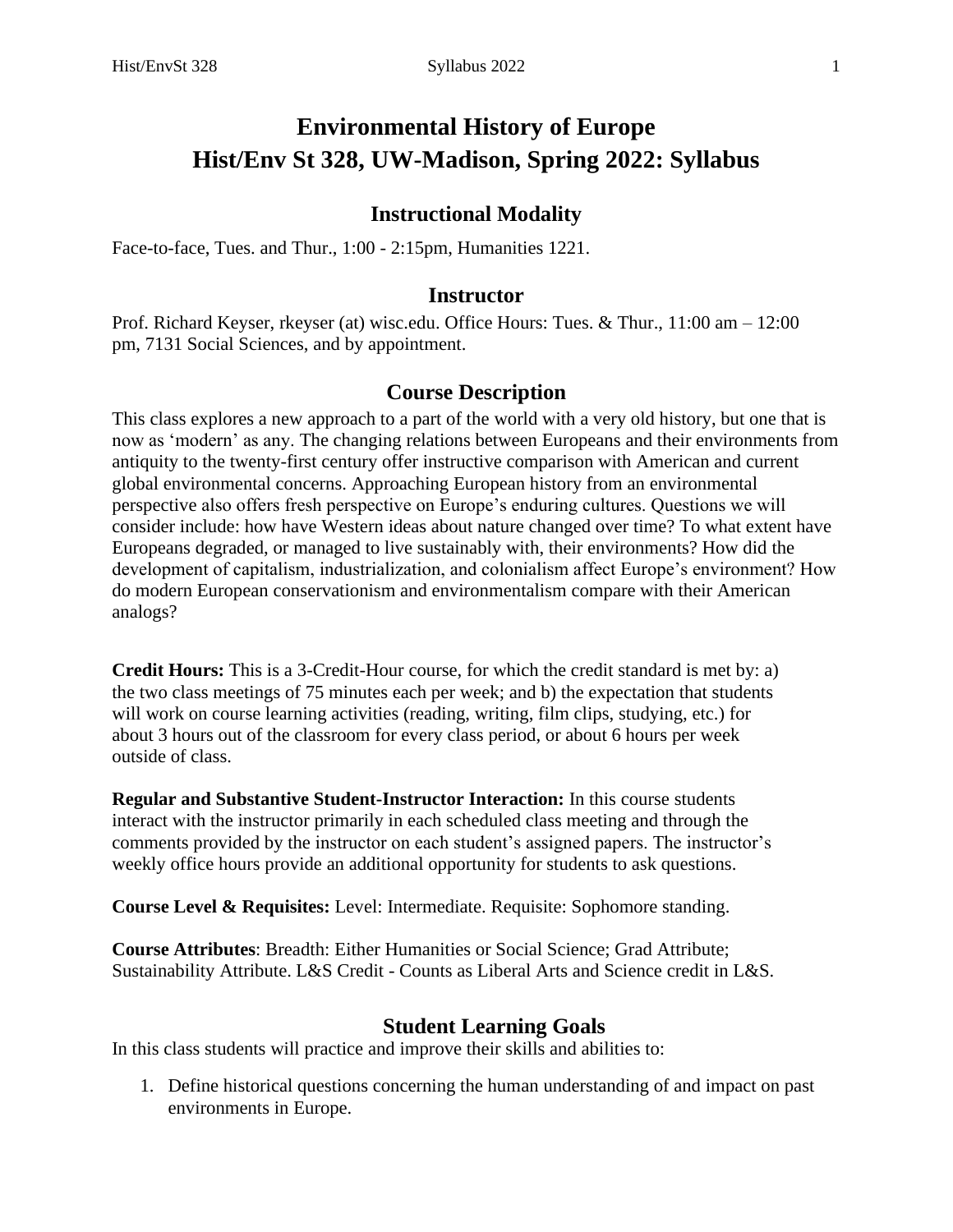- 2. Identify pertinent types of evidence to study past interactions between humans and their environments in Europe, while assessing their advantages and disadvantages.
- 3. Evaluate the evidentiary and theoretical bases, and areas for further investigation, in ongoing scholarly and public debates about Europe's environmental history.
- 4. Develop an understanding of the variety of natural environments, cultures, and processes of historical change in Europe.
- 5. Present original and coherent arguments through clearly written and persuasive writing.
- 6. Analyze the causes of and solutions for the sustainability challenge of the conservation of natural resources.
- 7. Analyze the social, political, and environmental dimensions of the sustainability of natural resources, biodiversity, clean air and water, and other, larger earth systems.
- 8. Graduate students share in all of the above learning goals, but in addition will be expected to become familiar with and demonstrate an advanced understanding of the historiography or other scholarly debates that have shaped the study of conservation and environmental law.

## **Grades**

Grades are calculated on the standard UW scale: A=93-100%, AB=88-92%, B=83-87%, BC=78- 82%, C=70-77%, D=60-69%, F=0-59%. Grades will be determined as follows:

| Item               | Percent of course grade | Course points |
|--------------------|-------------------------|---------------|
| <b>Quizzes</b>     | 5%                      |               |
| Participation      | 15                      |               |
| <b>Short Essay</b> |                         | 75            |
| Midterm Essay      |                         | 150           |
| <b>Final Essay</b> | 35                      | 175           |
| Total              |                         | 500           |

Note: in order to pass this class, you must complete all of the essay assignments and at least 75% of the quizzes and discussions.

# **Attendance and Participation**

### **Attendance and Past-Due Guidelines**:

- 1) you do not earn credit just for attending class, which is expected.
- 2) any more than THREE unexcused absences is excessive, because missing this much class usually leads to misunderstanding of course materials and assignments.
- 3) missing more than SIX classes without valid excuses may be grounds for failing the class.
- 4) valid excuses for any absence or any late or missed assignment are limited to: universityrecognized religious observances and athletic participation (but in both of these cases you must inform me of your planned absences by the end of the second week of classes); and for well-documented major illnesses or emergencies in the immediate family.
- 5) In cases of absence or missed deadlines for quizzes, paper due-dates, and exams, you should inform me of your absence or other problem in advance if at all possible. Missing class or a deadline without prior notice to me may result in a failing grade for that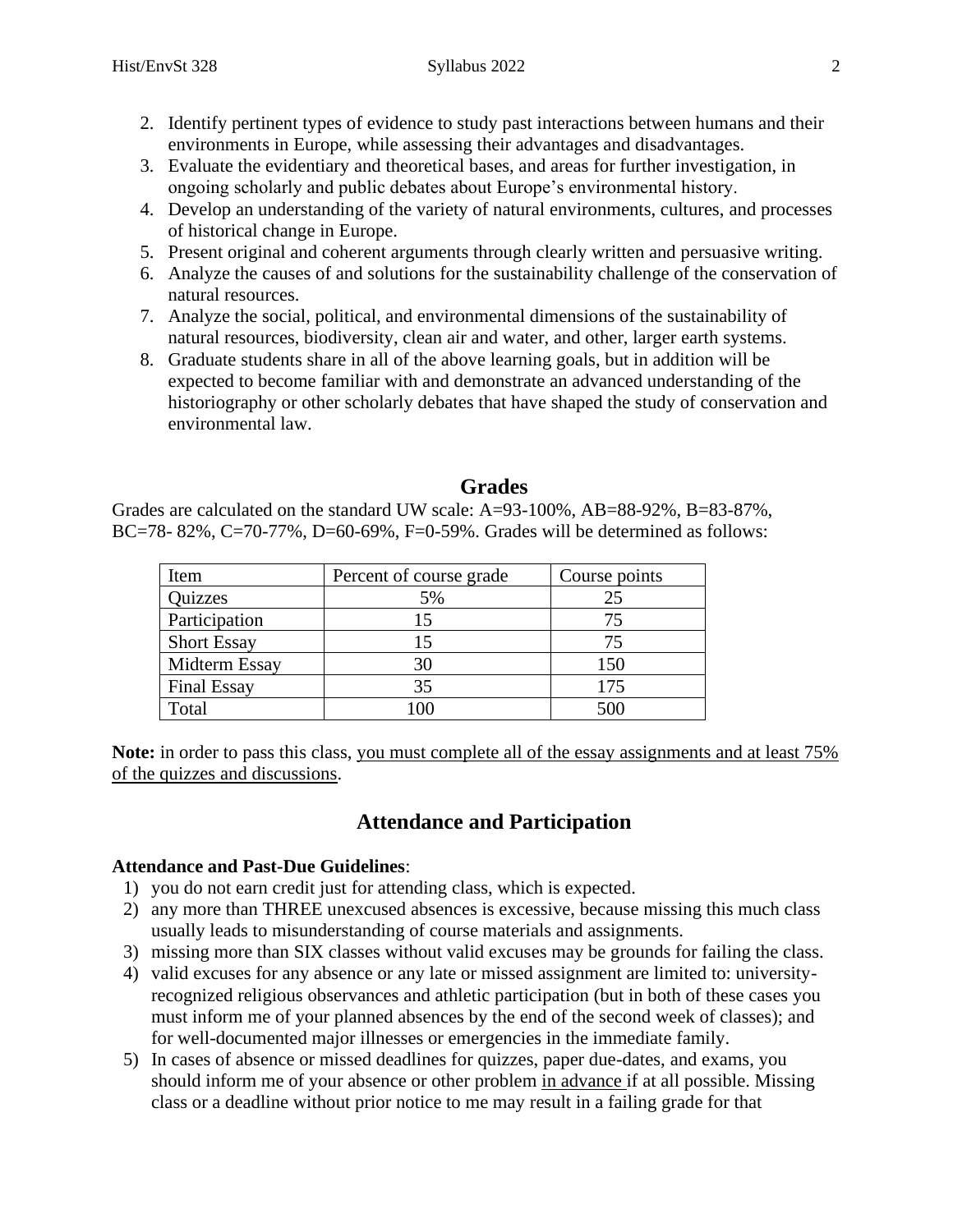assessment.

**Online Discussions**. Part of your participation will consist of your posts to online discussions on the course website, for which the class will be divided into two or more discussion sections. Students in each group will be required to post responses on a rotating basis, approximately every two to three weeks (the precise schedule is to be determined). When it is your group's turn, each student will need to make a total of **two posts**, including both your answers to the questions and your responses to others. Each posting should aim for a length of **between about 100 and 250 words**.

**Assessment of Discussion Contributions and Participation.** There will be a rubric posted on Canvas and your discussion posts will be scored accordingly. These numeric scores will focus on such criteria as the length of posts, being on time, being on topic, citing pertinent evidence, and a rough assessment of the quality of your posts. These scores will provide, however, only one factor in determining your participation grade. Final grades for participation will be determined at the end of the semester, taking into account the numeric scores on your online posts, your class attendance, and a qualitative assessment of your attendance and the overall quality and consistency of your discussion contributions, both online and in class. Then I will assign an overall grade level, i.e., A-level contributor, AB-level, etc. For more detail, see the "Rubric for Final Assessment of Discussion Contributions," under the Course Orientation Module.

**Quality of Participation**: When making discussion contributions, both in class and online, quality of contribution counts more than quantity. A quality contribution is one in which you: a) cite the assigned readings and other sources; b) make thoughtful and ideally original points; and c) explain your ideas clearly and concisely. Quality contributions reflect your familiarity with the readings and your effort to ask good critical questions about them, such as: What are the main questions the author tries to answer? What is the author's main argument? What specific arguments, assumptions, or evidence are used in support? What is left out? Good participation also means that you listen to others and try to engage seriously but respectfully with what others say.

**Computers, Electronic Devices, & Distracted Behavior:** Due to the potential for distraction, the use of computers or any other electronic devices in class is prohibited. I make exceptions only if you speak to me, explaining your need to use a computer to take notes. Those students who need to use a computer class should if possible, in order to minimize the potential for distracting others, sit in either the back row or at the ends of rows and near the front or back of the classroom. Engaging in any unauthorized screen time or in any other distracted or distracting behavior, such as reading unassigned materials, audible eating or drinking, sleeping, conversation with classmates or on the phone, etc., may negatively impact your grade.

# **Written Work**

**Quizzes:** There will be a few online quizzes, but not until a couple of weeks after the first essay is due, at the earliest. Quizzes will consist of multiple choice or true/false questions. You will be provided with a study guide about a week before each quiz.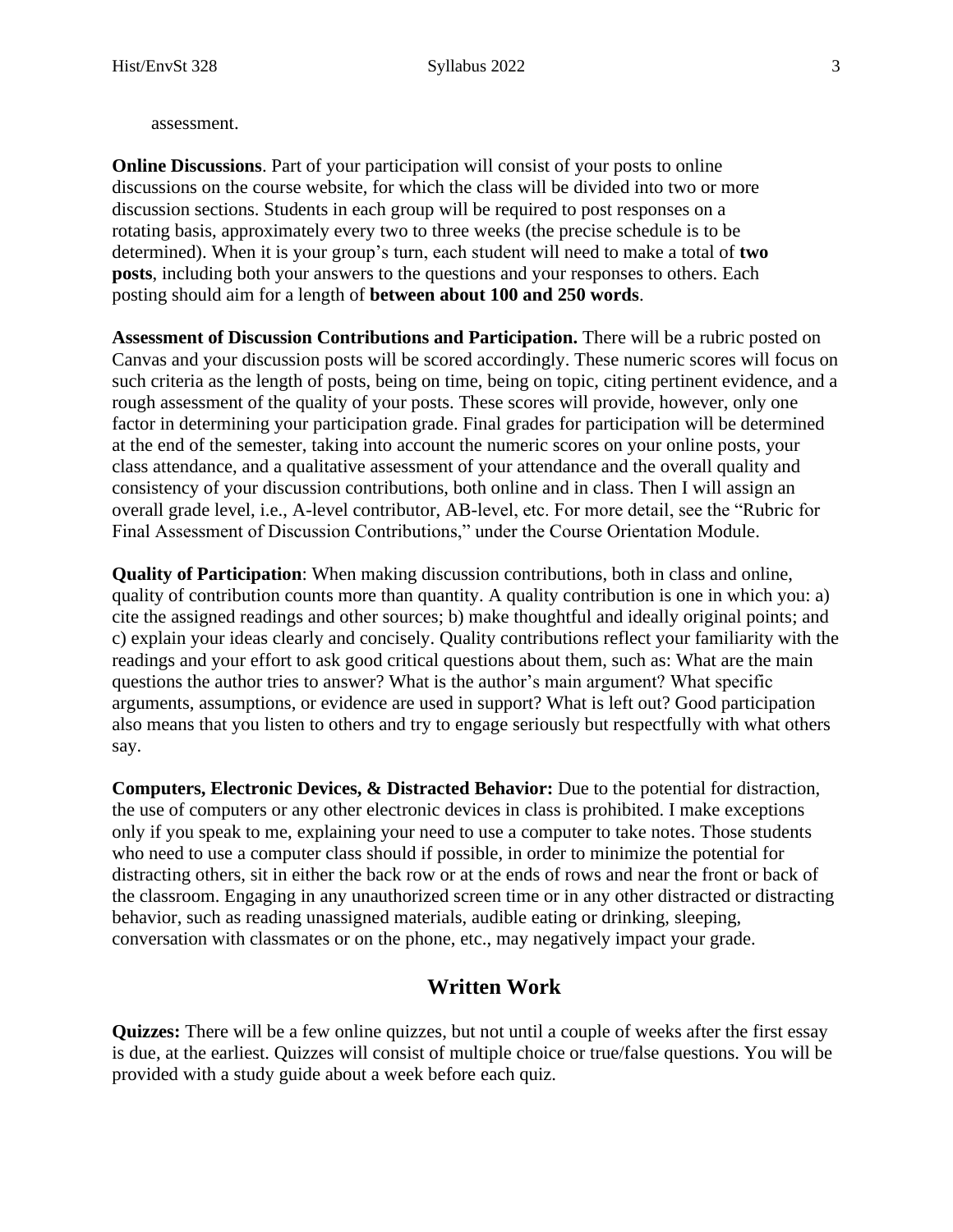**Essays**: There will be three essays, including near the beginning of the semester one short one of about three pages, and later on two longer essays of about six to eight pages. All of the essays focus on the assigned readings and other course materials. Essays must be turned in as electronic copies on Canvas (not via email!). Late papers will be heavily penalized: they will be marked down one grade per class day late. For help with papers, besides asking me, see the tips on my webpage on  $Teaching Polcies  $\&$  Guides. You can also get one-on-one help at both the Writing$ </u> [Center a](https://writing.wisc.edu/)nd the [History Lab.](https://history.wisc.edu/undergraduate-program/the-history-lab/)

**Essay Drafts for Writing Fellows:** for Essays 2 and 3 you are required to turn in a draft two weeks before the final paper is due. You will then work with an undergraduate Writing Fellow on revising them; see the [Writing Fellows Program](https://writing.wisc.edu/writingfellows/about/) for general information. Our class is fortunate to have WFs to work with you!

\***Note:** the draft for the WF is a course requirement. Failing to submit a draft on time will result in up to ten (10) points deducted from your final draft.

# **Academic Honesty and Accommodations**

**Academic Honesty**: Your written work must reflect your own ideas, and where you draw on others' words or ideas you need to indicate this clearly with proper quotations and citations. Academic dishonesty will not be tolerated, and all appropriate penalties, including failing the course, will be strictly enforced. Academic misconduct includes, but is not limited to "claim[ing] credit for the work or efforts of another without authorization or citation." See UW's guidance on this topic, on the page "**Academic Misconduct**." Specifically on the proper ways to give credit to sources, consult the [Writing Center](http://www.writing.wisc.edu/) and see their page on ["Quoting and Paraphrasing.](https://writing.wisc.edu/handbook/assignments/quotingsources/)"

**Accommodations:** If you need accommodations due to any disability, please let me know within the first two weeks of class, i.e. by Feb.  $3<sup>rd</sup>$ . It is the student's responsibility to contact the McBurney Center and arrange to have the proper notification sent to me. See: [https://mcburney.wisc.edu/.](https://mcburney.wisc.edu/) If you are on or near campus, you can also visit their office, the McBurney Disability Resource Center, 702 West Johnson St., Suite 2104, tel. 608-263-2741; or email them at: [mcburney@studentlife.wisc.edu.](mailto:mcburney@studentlife.wisc.edu)

### **Course Materials**

**Required Textbooks (4):** You need to have access to the four books required for this class, which are listed here in the order in which they will be assigned:

- Winter, James. *Secure from Rash Assault: Sustaining the Victorian Environment*. University of California Press, 1999. (Digital access available through UW-Madison Libraries.)
- Ford, Caroline. *Natural Interests: The Contest over Environment in Modern France*. Harvard University Press, 2016. (Digital access available through UW-Madison Libraries.)
- Bess, Michael. *The Light-Green Society: Ecology and Technological Modernity in France, 1960- 2000*. The University of Chicago Press, 2003.
- Uekötter, Frank. *The Greenest Nation? A New History of German Environmentalism.* The MIT Press, 2014.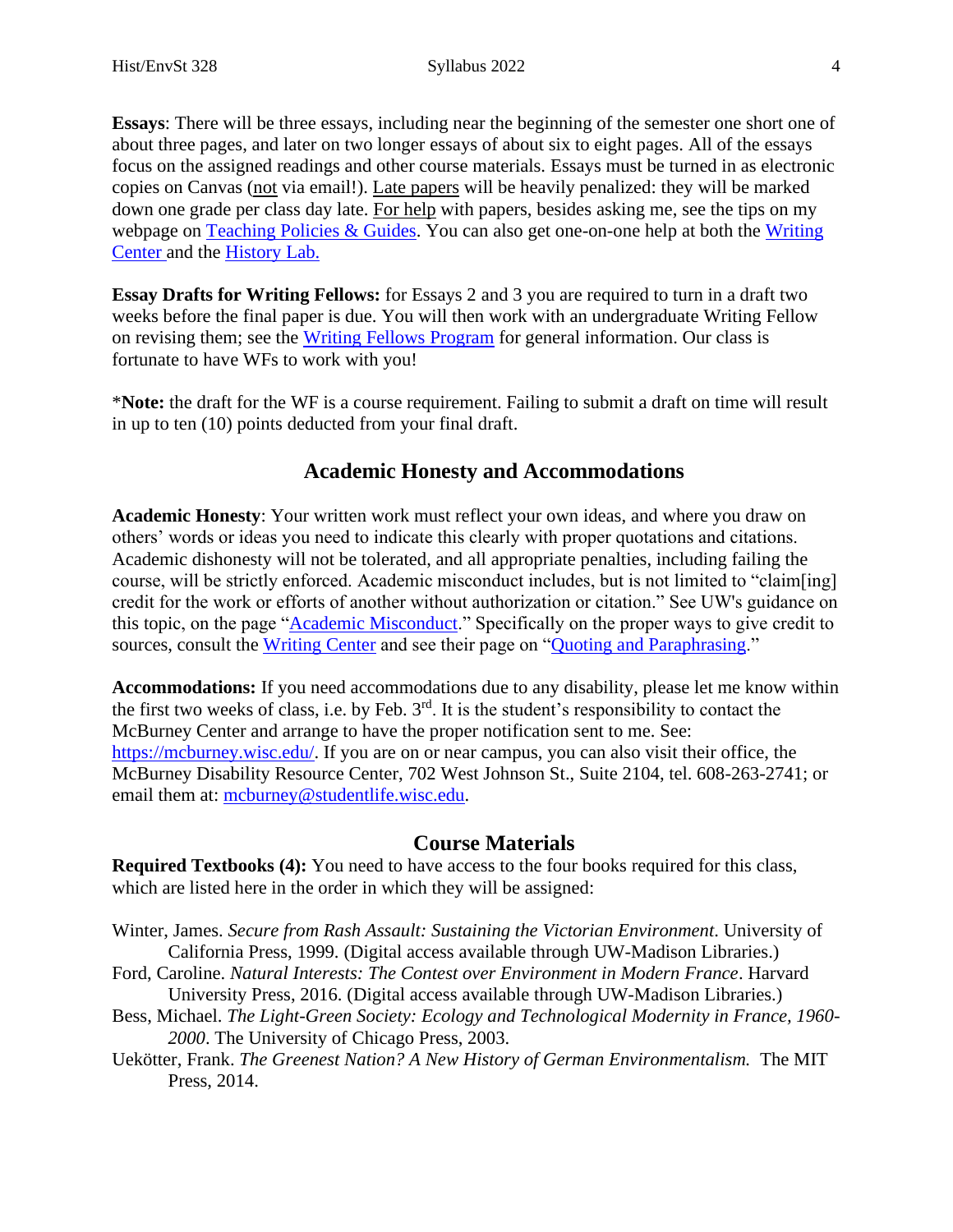The printed versions of these books are available from, among other places, the UW Bookstore: [www.uwbookstore.com.](http://www.uwbookstore.com/) A request has been made to have physical copies available on reserve at College Library, where there is also digital access to three of them (all but the book by Bess). See [College Library,](https://www.library.wisc.edu/college/services-at-college/) scroll to reserves, and then follow the instructions for the reading list for this class. For two of the books, those by Winter and Ford, you can also get the same digital access through the [UW-Madison Libraries](https://www.library.wisc.edu/) Catalog; just look up the book and follow the instructions for digital access.

**Reading Assignments:** you should read each week's assignments in the order they are listed on the syllabus and, ideally, finish all of them by Tuesday's class time. This will enable you to make connections among the readings and to use class time to review, clarify, and ask questions about the week's material.

# **SCHEDULE**

\***Note**: the schedule below provides the weekly topics, the reading assignments, and the essay due-dates. These are all set and will not be changed. But the **full details for all of the course activities**, including such online activities as film clips, discussions, quizzes, etc., **will be updated and provided on a weekly basis** on the course website on Canvas, under the **Activity Guide for each Module**.

# **I. Europe's Deep Past & the Question of Sustainability**

- Week 1, Tues.-Thur., Jan. 25-27. Introduction: Environmental History & the "Deep" Past in Europe
	- Course Pack or Canvas, ch. 1: The Ancient & Medieval Periods.

Week 2, Tues.-Thur., Feb. 1-3. Preindustrial Sustainability?

**-** Course Pack or Canvas, ch. 2: Medieval & Early Modern Forests & Commons.

**Essay 1 due, Mon. Feb. 7.**

# **II. Early Industrial Change & 19<sup>th</sup>-Century Environmental Debates**

Week 3, Tues.-Thur., Feb. 8-10. Early Modern Change to Britain's Early Industrial Revolution. **-** Begin Winter, *Secure from Rash Assault*, intro and ch. 1-2, pp. 1-39.

Week 4, Tues.-Thur., Feb. 15-17. New Ideas and British Traditions.

- **-** Course Pack or Canvas: James Scott, *Seeing Like a State*, introduction & ch. 1, pp. 1- 22.
- **-** Course Pack or Canvas: Romanticism.
- **-** Winter, *Secure from Rash Assault*, ch. 5, pp. 83-103.

Week 5, Tues-Thur., Feb. 22-24. Early French Environmental Ideas and Conservation.